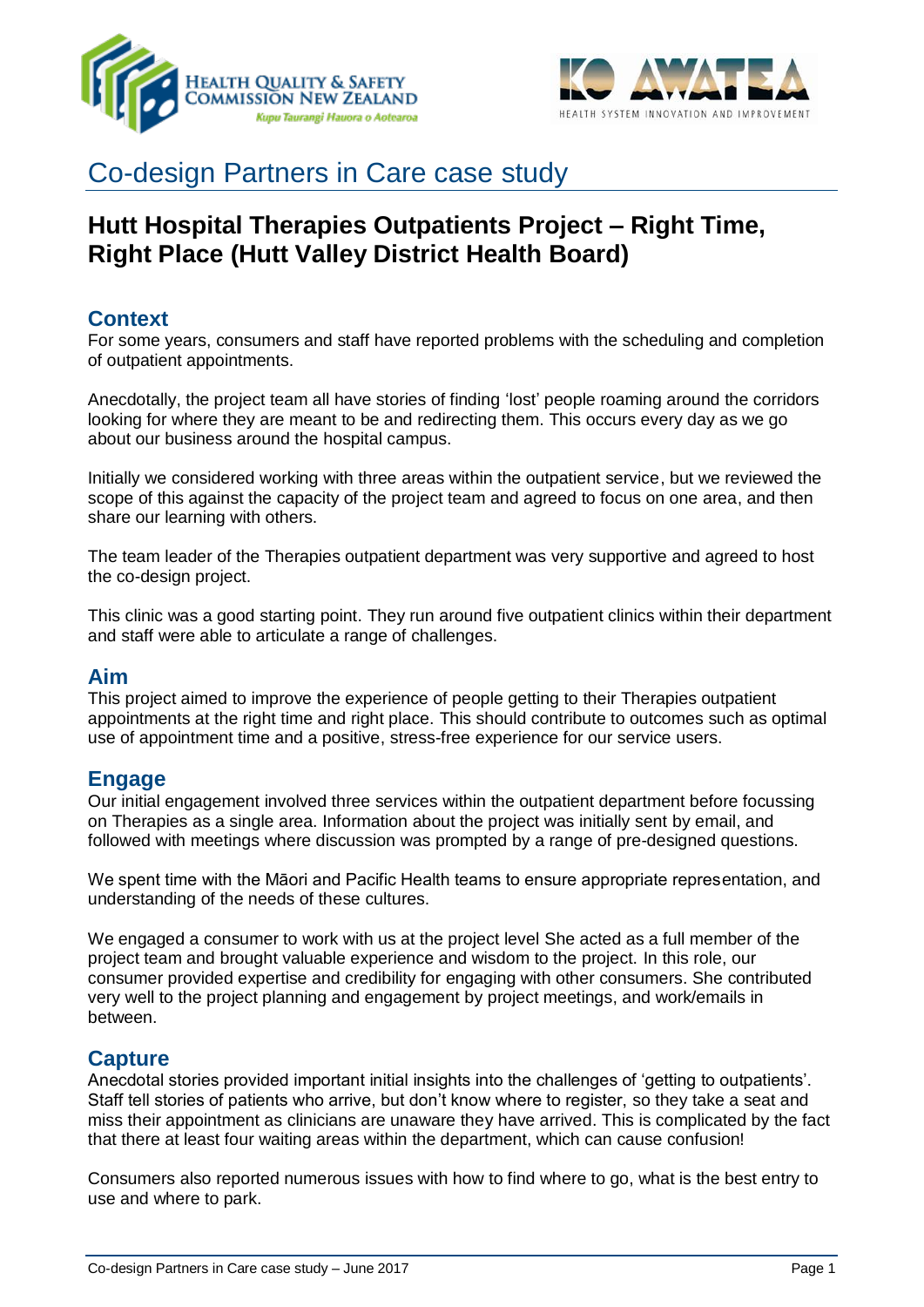In addition to anecdotal stories, we used the following methods to capture and understand consumer and staff experiences:

- A written consumer survey in the Therapies waiting room (19 respondents).
- Consumer conversations (10 conversations).
- Therapies staff scaffold (sticky note exercise figure 1), where staff provided opinions of the challenges from their point of view.
- Conversations with Therapies and other staff.
- A photographed walk-through of the hospital from each entrance to Therapies outpatients (figure 2).





*Figure 1*



*Figure 2*

# **Understand**

The data we gathered during the understand phase was reviewed and themed. We explored the positive experiences, and those which needed improvement. We found the following positive aspects of getting to Therapies:

- The appointment information letters are very helpful and clear.
- People like to receive reminders before their appointment, especially by text.
- The yellow line (along the corridor floor) shows people where to go.
- People ask for directions and get good help from staff and hospital volunteers.
- It's easy to find once you've been there the first time.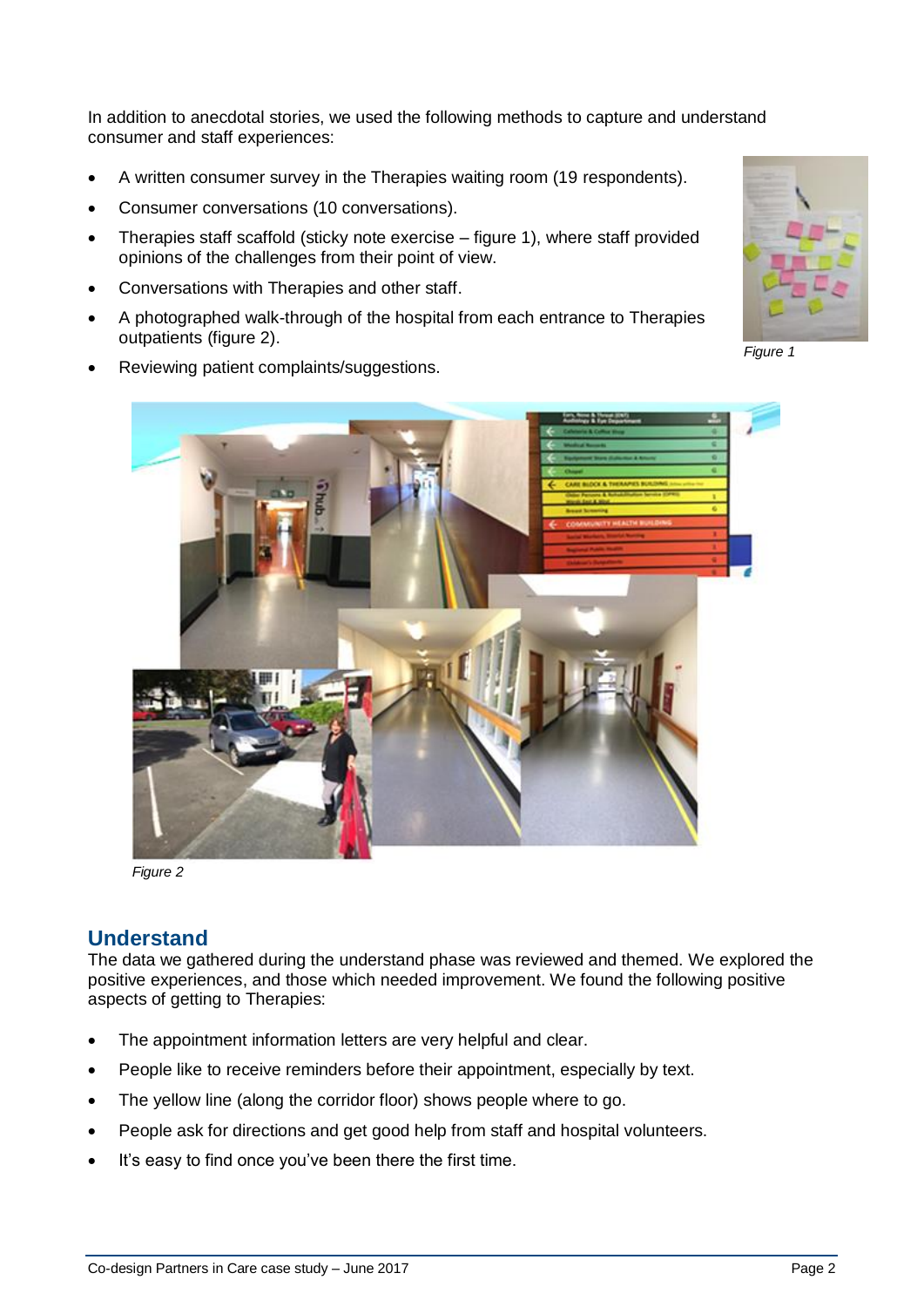These were reported as negatives:

- It's hard to find where to go when it's your first time.
- Finding a car park is hard.
- Some people with disabilities find using the parking machines hard.
- Signage is poor and absent in places.
- The hospital is complicated/a rabbit warren/a maze.
- If you enter from the main hospital entrance, the walk to Therapies is very long. Some people need a wheelchair or walking frame, but these are not always available.
- People can get missed if they sit in the wrong Therapies reception area.

During this phase, one of our reflections was about the difference in perception between the consumers and the staff. Staff were very occupied by the environment, whereas consumers hardly mentioned this –they were more concerned with finding parking easily and that they were able to find the outpatient area. This reinforces the importance of understanding experiences from different perspectives, including those providing care and those receiving care.

#### **Improve**

We held an improvement co-design workshop with staff and consumers to review the data we had gathered and to identify and prioritise improvement ideas. The improvements identified as giving the best outcome in the short term were agreed as follows:

- To improve signage, both internal and external, so that both parking and the Therapies department are easy to find.
- To improve written instructions and directions, especially for people who are arriving at the front of the hospital on foot or by public transport.

One idea was to improve the layout of the Therapies department as a whole. It was agreed that this would be beneficial, but further work needs to be undertaken to identify costs.

Therapies staff have already actioned an improvement they noted during the staff survey – chairs in the waiting area have been colour coded with each clinic assigned a different colour.

The Therapies administration manager participated in the workshop and has committed to making improvements to the maps that people are sent to direct them to their first appointment. Another staff member who participated is working on improving maps and directions for getting to another area – the older persons rehabilitation service. Once these examples are in place they can be shared across other services.

To improve signage, we met with staff from the building services team about the specific co-designed recommendations (main focus on external). They are working on a plan that includes the following:

- Installing larger, better placed and easier to read signs directing cars to the designated Therapies carpark.
- Better placed and clearer signs from the carpark to the Therapies entrance.
- Improving the external Therapies door (slow close, lighter, painted), making a more welcoming and clearer sign and remove 'gang patches' sign.
- Improving signage from the alternative Care block entrance.
- Improving internal signage for people coming from the corridor, to more clearly direct people off the yellow line, and adding more words on the yellow line to reassure people they are going the right way.